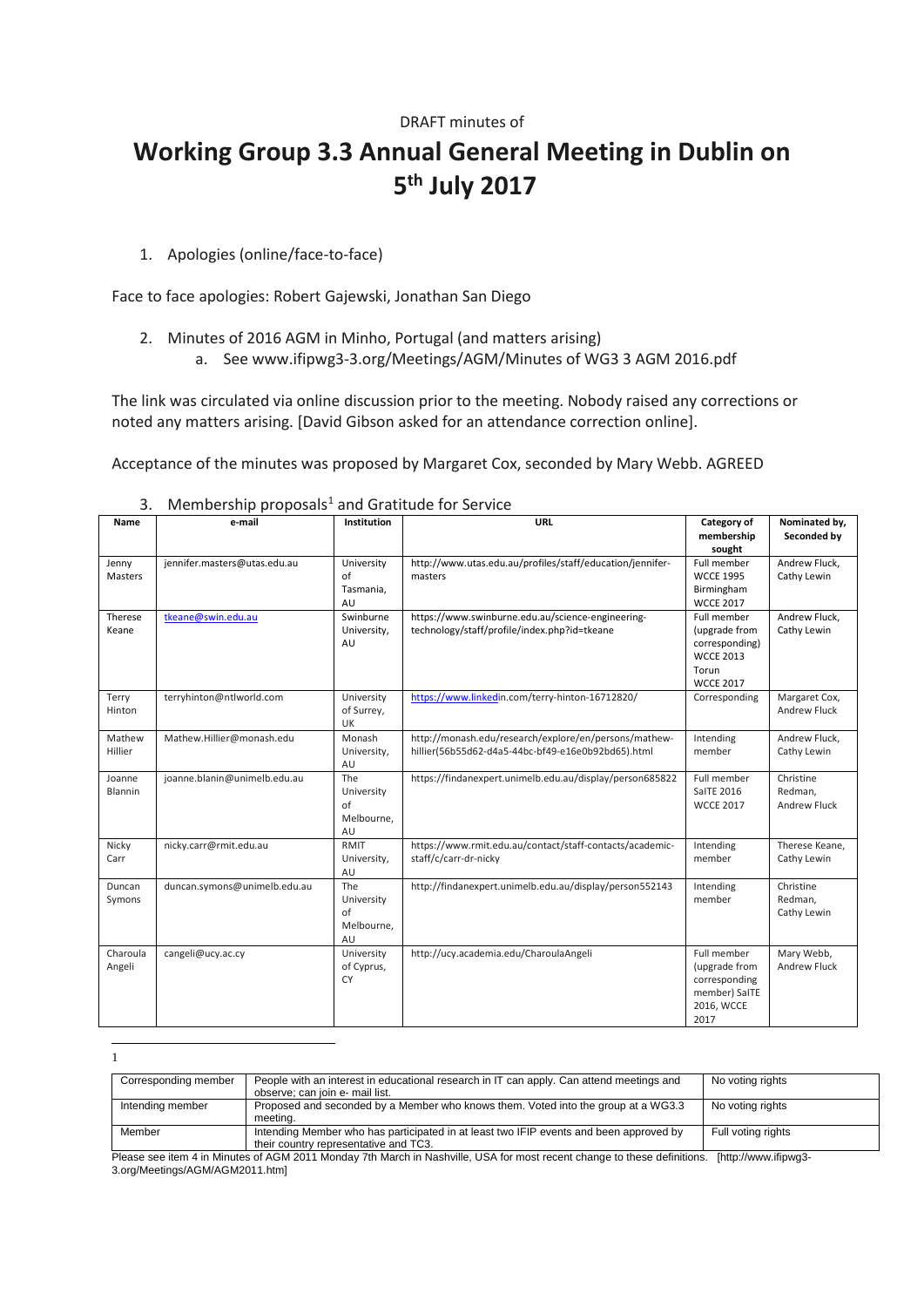| Seconded by<br>Steve<br>Kennewell, |
|------------------------------------|
|                                    |
|                                    |
|                                    |
|                                    |
| <b>Andrew Fluck</b>                |
|                                    |
| Andrew Fluck,                      |
| Cathy Lewin                        |
|                                    |
|                                    |
|                                    |
| Niki Davis,                        |
| Cathy Lewin                        |
|                                    |
|                                    |
| Cathy Lewin,                       |
| <b>Andrew Fluck</b>                |
|                                    |
|                                    |
|                                    |
|                                    |
|                                    |

Membership proposal process was proposed by Christine Redman and seconded by Barry Quinn - AGREED

4. Reports on recent and current WG 3.3 activities [Chair & Vice chair]

Andrew and Cathy summarised the key points relating to the reports. Acceptance of the reports was proposed by Mary Webb and seconded by Christine Bescherer. AGREED

5. Communications Report [Secretary]

Andrew explained Deborah's situation. Acceptance of this report as above.

6. Future activities of WG 3.3

Linz 2018 - Cathy spoke about how conference preparations are underway. This conference has already been agreed.

Melbourne, Australia, 2020 – proposed to be held in June/July. Possibly a working conference. Some discussion ensued about the difference between an open conference and a working conference. Margaret suggested that a working conference would centre more on discussion and key issues.

WG3.3 will support this conference. Proposed by Niki Davis, seconded by Barry Quinn. AGREED

Hiroshima, Japan, 2021. This is the proposed venue for the next WCCE. The aim is to include more Asian people at the IFIP conference. The conference will be presented to the TC3 meeting. WG3.3 support this proposed conference. Proposed by Eric Sanchez, seconded by Christine Bescherer. AGREED

Andrew talked about the annual survey of members. He suggested that the forthcoming survey in September 2017 would focus on a) interest in potential international research proposals and b) potential themes for forthcoming conferences. The group supported this suggestion. Proposed by Margaret Cox, seconded by Christine Redman. AGREED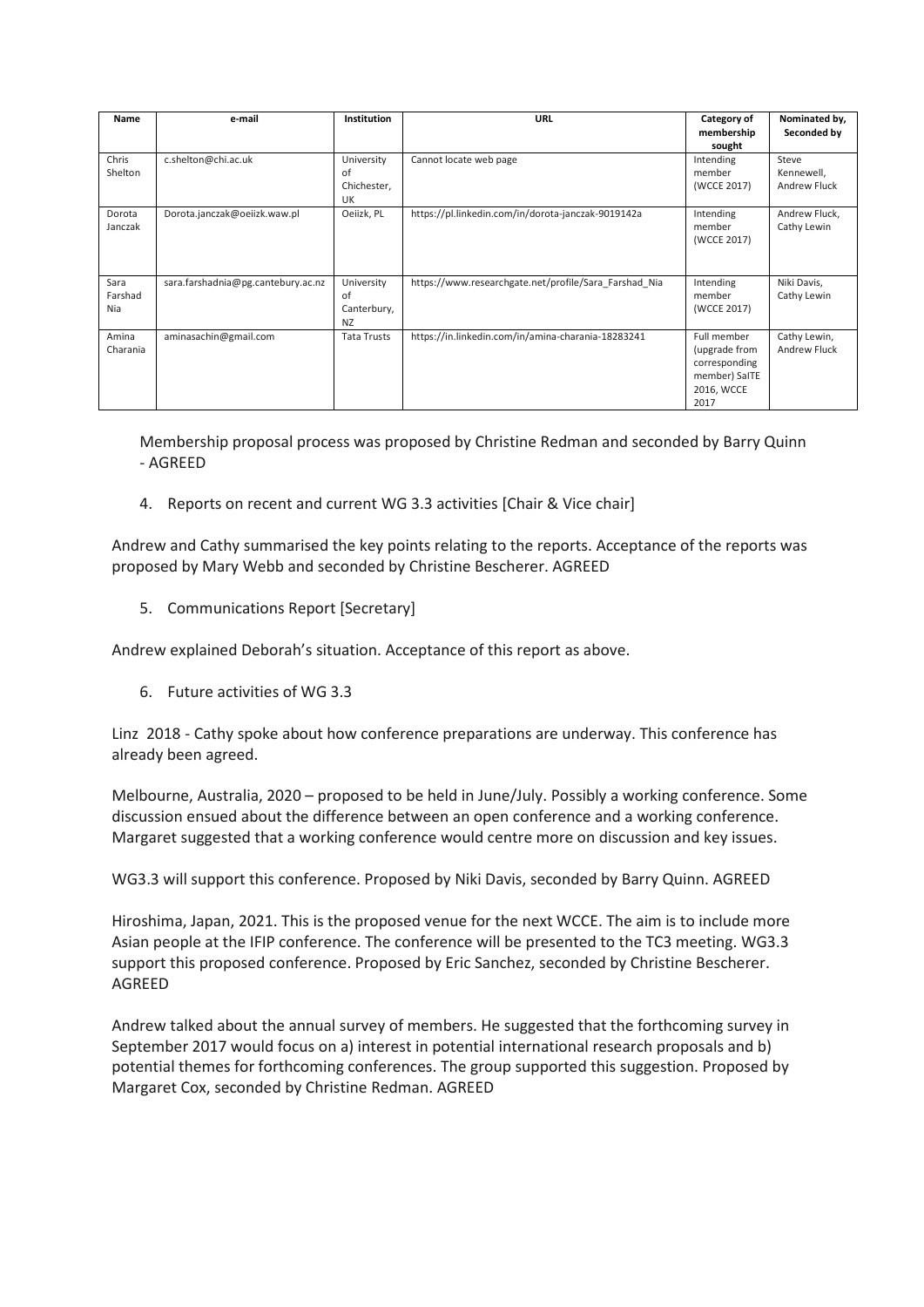7. News from IFIP Technical Committee 3 for Education

Sindre Rosvik noted that the World Computer Congress would be next year.

8. Date and location of next AGM

Linz, Austria. A business meeting to be included at the end of the day, possibly with a reception if any sponsorship can be found (ie some time for informal exchanges). Cathy will also investigate the possibility of including a focus group meeting during the programme for more in-depth conversations about specific issues.

The date and location of the next AGM was proposed by Barry Quinn and seconded by Ivan Kalas. AGREED

9. Any other business

Margaret Cox expressed thanks to the current and recent leadership for ensuring the group is proactive and engaged.

ACTION: the leadership should remind WG3.3 members about the web profiles that are posted monthly so we remember to follow them up.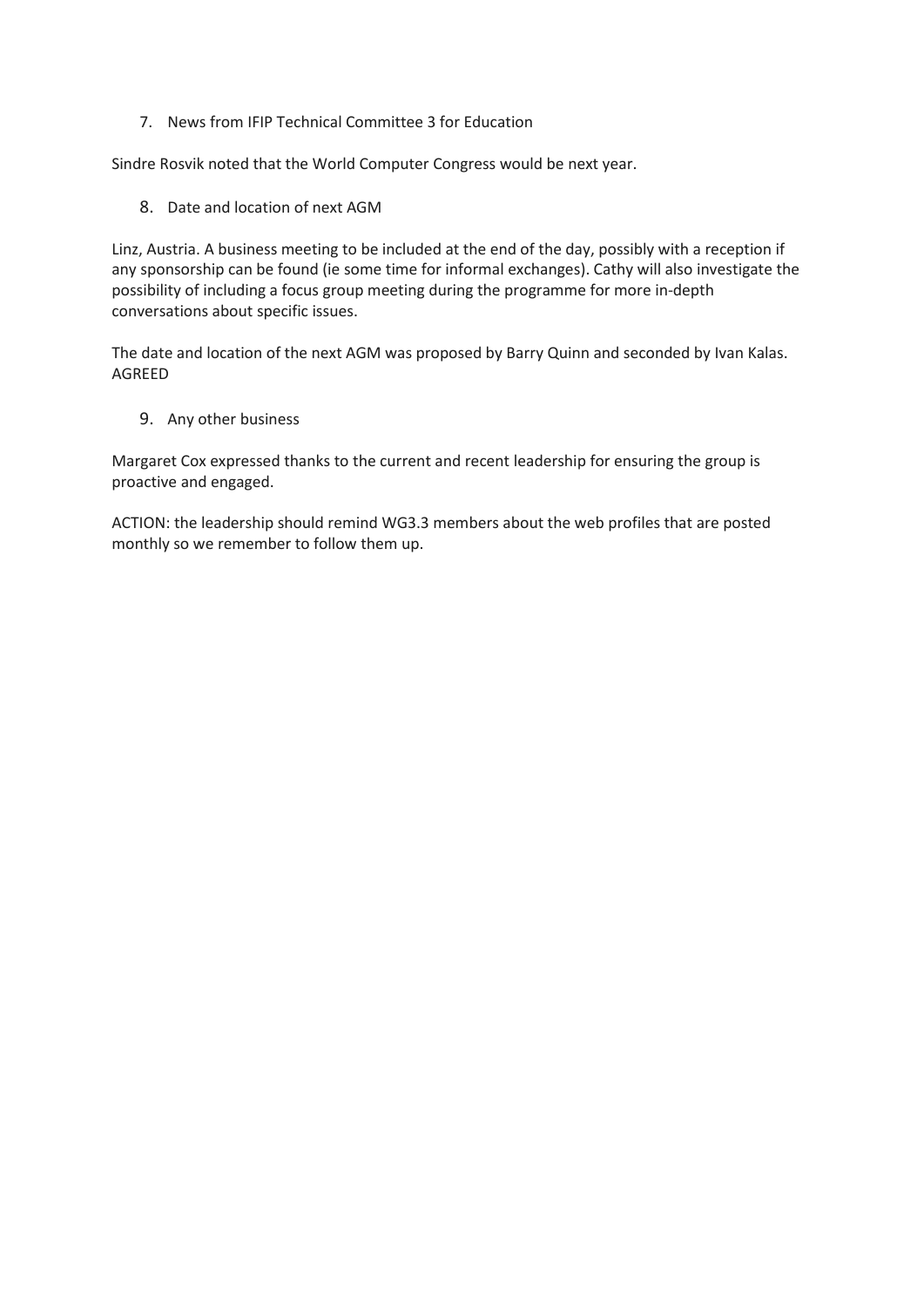## *Report from the chair - Andrew Fluck*

### **Working Group 3.3 (research into educational applications of information technologies)**

#### **Report to Technical Committee 3**

**July 2017**

#### **1. Activities**

1a) The Chair, Andrew Fluck, met with members of WG3.1 and WG3.3 in late 2016. The issues discussed were published in IFIP News.

1b) WG3.3 now surveys members annually to gather recent data on research progress. This data is correlated and returned to members as recommendations for symposia for the next IFIP conference. In relation to WCCE 2017, the indicated sysmposia(\*) emerged from this process:

| <b>Symposium topic</b>                                                            | Leader & e-mail address                                                |  |
|-----------------------------------------------------------------------------------|------------------------------------------------------------------------|--|
| *Game-based learning and gamification of learning<br>and instruction <sup>2</sup> | Eric SANCHEZ <eric.sanchez@unifr.ch></eric.sanchez@unifr.ch>           |  |
| *Leading change in future classrooms with 21st<br>century skills                  | Niki Davis <niki.davis@canterbury.ac.nz></niki.davis@canterbury.ac.nz> |  |
| eExams                                                                            | Andrew Fluck <andrew.fluck@utas.edu.au></andrew.fluck@utas.edu.au>     |  |
| *Computing in schools and computational thinking                                  | Mary Webb <mary.webb@kcl.ac.uk></mary.webb@kcl.ac.uk>                  |  |
| *Optimising the use of Learning Technologies in<br><b>Science Education</b>       | Christine Redman <redmanc@unimelb.edu.au></redmanc@unimelb.edu.au>     |  |
| ICT4D, Education and Sustainable Development                                      | Mikko Ruohonen < mikko.j.ruohonen@uta.fi > and<br>Nicholas Mavengere   |  |

1c) Globally significant cooperative research project: A WG3.3 member from Japan requested data via the WG3.3 e-mail list for national data on BYOD policies for schools. He says: "I have actually received some helpful and sincere comments about the BYOD studies from international colleagues." The project continues.

1d) The Working Group got close to submitting an application for research funding to an international agency. It would be an excellent reflection on the group if one or more such applications could be made over the coming year.

It is worth mentioning two things at this point. At the local level, many members are commenting that Education struggles to attract research and other funding because of a perception findings are of limited applicability. A global reach is therefore desirable, and WG3.3 is working towards this.

<span id="page-3-0"></span> <sup>2</sup> See drafts at[: https://docs.google.com/document/d/1QujsmMv42J2g6VHje6-](https://docs.google.com/document/d/1QujsmMv42J2g6VHje6-HetZpU3pXk_FnFkphD2Nmzmw/edit) [HetZpU3pXk\\_FnFkphD2Nmzmw/edit](https://docs.google.com/document/d/1QujsmMv42J2g6VHje6-HetZpU3pXk_FnFkphD2Nmzmw/edit)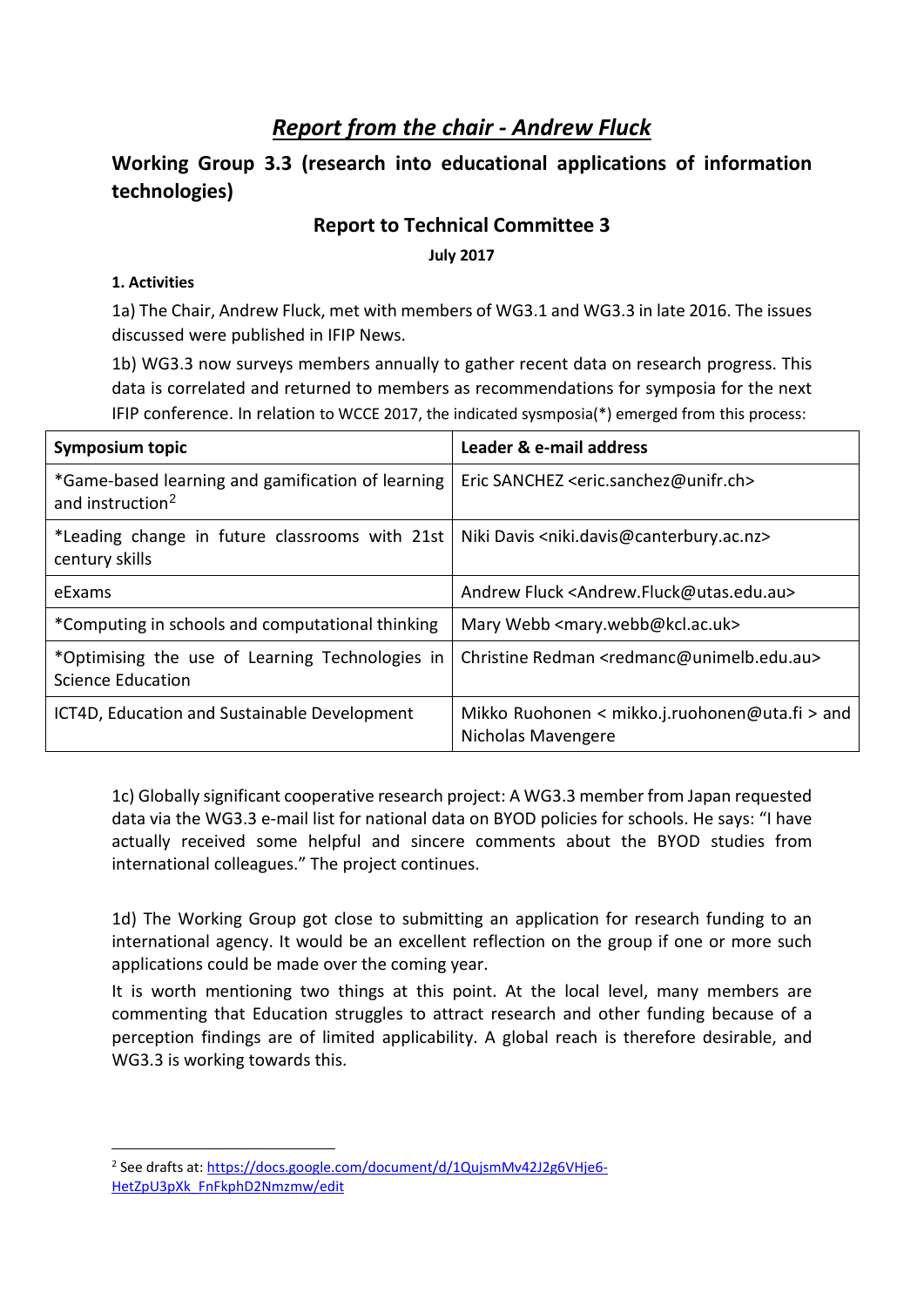Therefore, WG3.3 members are being encouraged to contribute to *IFIP Insights* and *IFIP News*, in order to stimulate a shared global perception that Education has worldwide importance. Our thanks therefore to Therese Keane for her article on *All-girl team wins robotics competition* in the March 2017 Edition of IFIP News, and growing interest from other members in contributing articles.

#### **2. Proposed activities**

As we understand it, the following locations are under consideration for future meetings:

2018 Linz, Austria

2019 India [please note, this did not get mentioned at the subsequent TC3 meeting, but Nairobi, Kenya was proposed instead]

2020 Melbourne, Australia

2021 Japan [Hiroshima]

#### **3. Web-presence**

In discussion with Peter Micheuz of WG3.1, we would like to support his initiative to provide a better web presence for all Working Groups in TC3 via WordPress instances at [http://www.ifip-tc3.org.](http://www.ifip-tc3.org/)

We further suggest:

a) TC3 funds be used to pay a commercial developer to move existing content to the IFIP server, and train at least one person in each WG to administer their sites.

b) Existing sites transition to the new one by updating DNS records and/or redirection notices on old sites to be maintained for at least 2 years.

#### **4. Policy advice**

Due to the increasing frequency of conference calls sent out to e-mail lists, WG3.3 has asked members to direct these through our Secretary who reserves the right to abbreviate or curtail these from our list if they are not appropriate.

## *Report from the co-chair – Cathy Lewin*

- Preparations for EDUsummIT 2017 are currently underway with many thematic working groups involving WG3.3 members, and indeed being led by members also.
- Thematic working groups are currently engaged in online discussions and producing a discussion document prior to the event on 18<sup>th</sup>-20<sup>th</sup> September 2017.
- Work is continuing on preparing the TC3 conference for 2018 in Linz, Austria to be held 25th-28th June. WG3.3 is represented through Cathy Lewin who is the co-chair of the IPC.

### *Report from the secretary – Debora Lipson*

The last 12 months there has seen a huge learning curve about how this organisation runs.

New members were added to our membership list and all members' details were updated. The web site for WG3.3 was updated with a new member featured on the home page.